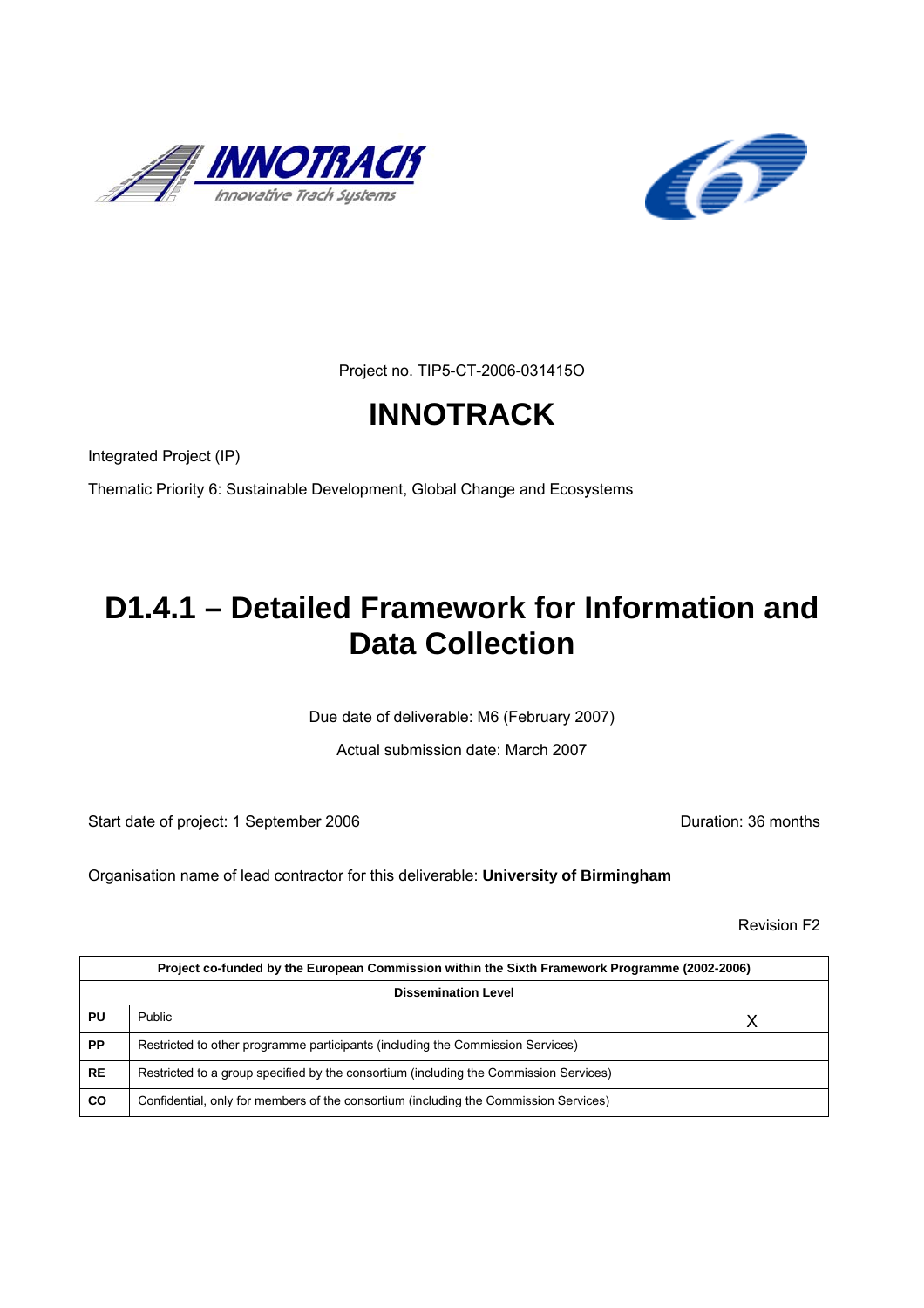# **Table of Contents**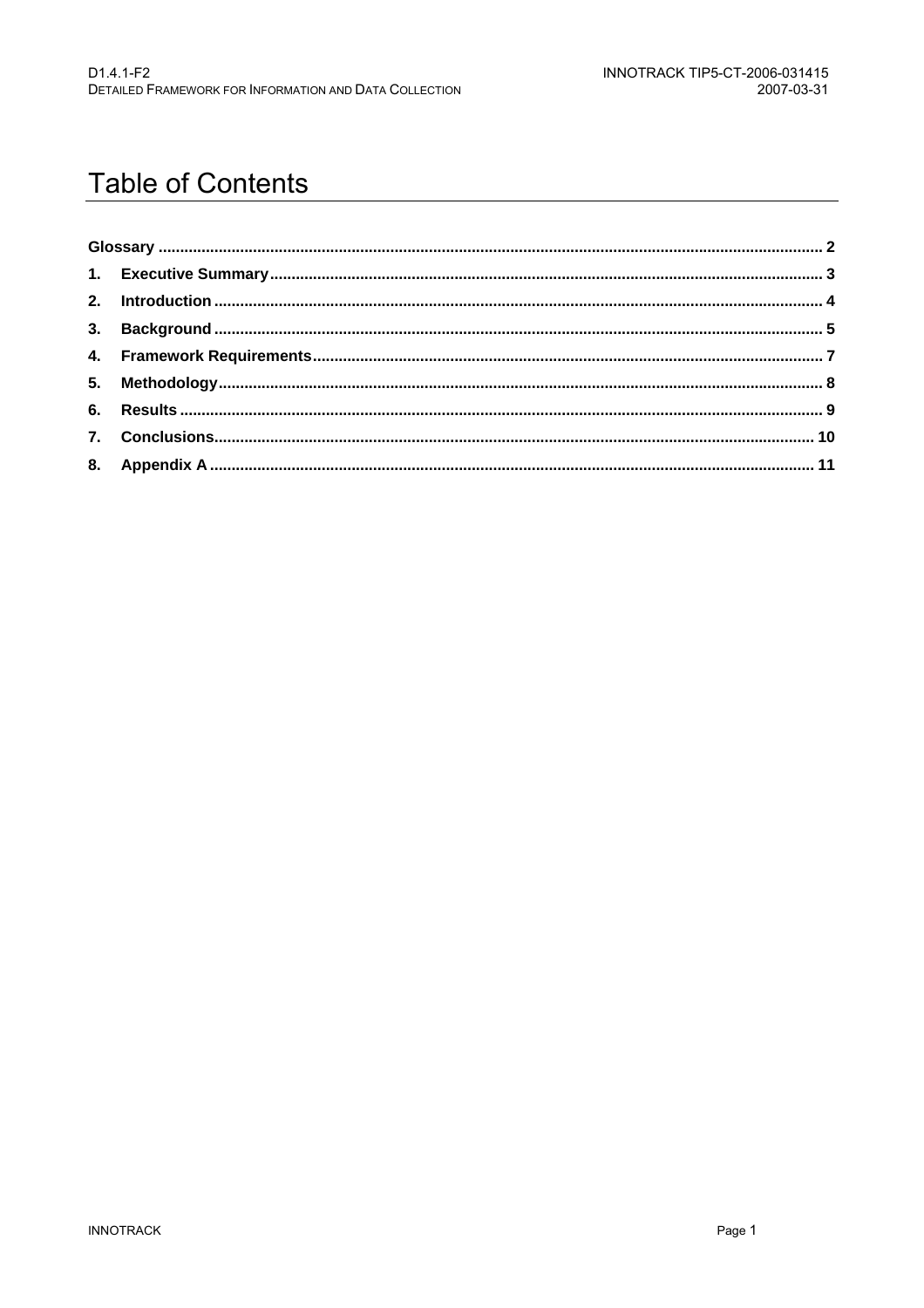# <span id="page-2-0"></span>**Glossary**

| IМ              | Infrastructure Manager                               |
|-----------------|------------------------------------------------------|
| <b>LCC</b>      | Life Cycle Costing                                   |
| EC              | European Commission                                  |
| $R+D$           | <b>Research and Development</b>                      |
| <b>RAMS</b>     | Reliability, Availability, Maintenance and Security  |
| SP              | Sub-project                                          |
| SP <sub>1</sub> | Sub-project 1                                        |
| <b>OBB</b>      | Oesterreichische Bundesbahnen – Infrastruktur Bau AG |
| CD              | České Dráhy a.s                                      |
| <b>RFF</b>      | Reseau Ferre de France                               |
| DB.             | DB Netz AG                                           |
| <b>ADIF</b>     | Administrador de Infraestructuras                    |
| BV              | <b>Banverket</b>                                     |
| NR.             | Network Rail Infrastructure Limited                  |
| SQL             | Structured Query Language                            |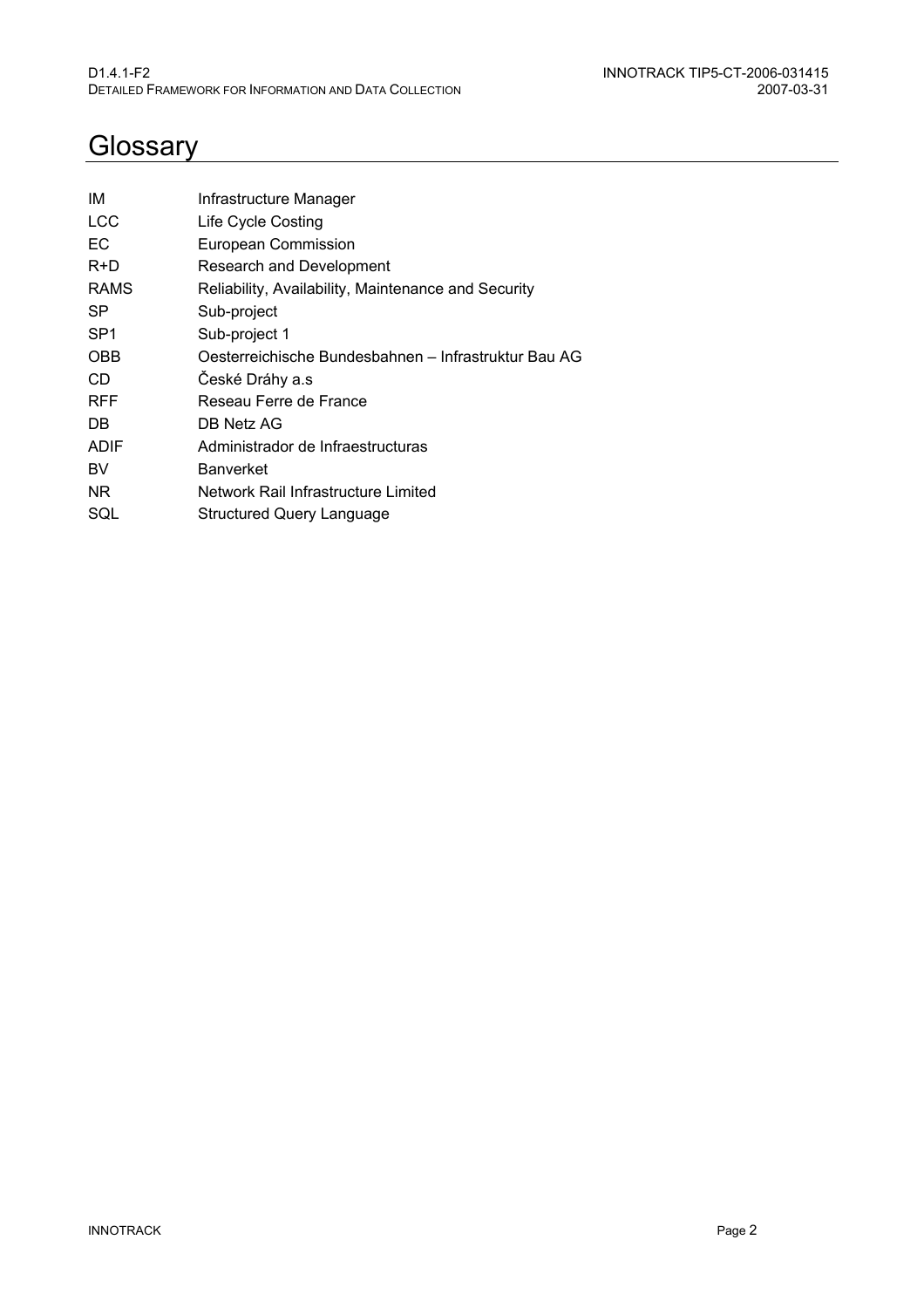### <span id="page-3-0"></span>1. Executive Summary

Innotrack's goal is the development of innovative methods for the maintenance of European railway track, with the aim of reducing the life-cycle cost (LCC) for track by 30%.

The project is based on the following methodology:

- Identify the principal track maintenance problems that generate the highest costs for the railway;
- Gather vehicle and track information associated with these problems;
- Use the data to create 'virtual' track segments, which can be used to model the problems
- Use the virtual segment models to test new and innovative methods of track maintenance, and
- Establish the potential impact of these methods on track LCC

This report describes development of the detailed framework for collection, storage and analysis of the data required to support the methodology. The following requirements were identified for the framework:

- Flexibility to accommodate future changes;
- An initial focus on collection of track and vehicle data;
- The ability to store and process large volumes of data:
- The ability to collect and efficiently input large volumes of data;
- The ability to provide access to the data to Innotrack members who have limited knowledge of databases, and;
- A method of ensuring that data is provided according to a common understanding among Innotrack members of terminology.

A structured query language (SQL) database was selected for use on the project. This is powerful enough to deal with the large volume of data involved. It also has the facility to export data to Microsoft Access, which was considered to be more widely known and available, and therefore more accessible to Innotrack members.

The initial focus was on development of the system to collect, store and process data on track problems and their associated characteristics. The problems were identified in collaboration with infrastructure managers from each of the countries participating in Innotrack. Important vehicle data parameters were identified in collaboration with vehicle specialists in sub-project 1 (SP1). Based on knowledge of the data to be collected, an outline schema for the database was prepared and a test version of the database developed.

Efficient collection and inputting of data was arranged through the creation of a web-based questionnaire. The questionnaire was designed to take a 'top-down' approach, starting at the track component level and working through increasing levels of detail, to provide a description of the track problem and its associated characteristics. Pre-defined sets of answers were provided for each question to maintain consistency of terminology and maximise the searchability of the database.

The intention is that the data collected should be used to identify the virtual track segments. Innotrack members were invited to test the database, but the amount of data collected so far has been limited. Data collection remains an on-going process.

With regard to the future, some work has been done to investigate the feasibility of expanding the framework to accommodate extra, as yet unspecified, requirements from the project. A revised schema was developed showing that the existing database could be expanded to meet a range of new requirements.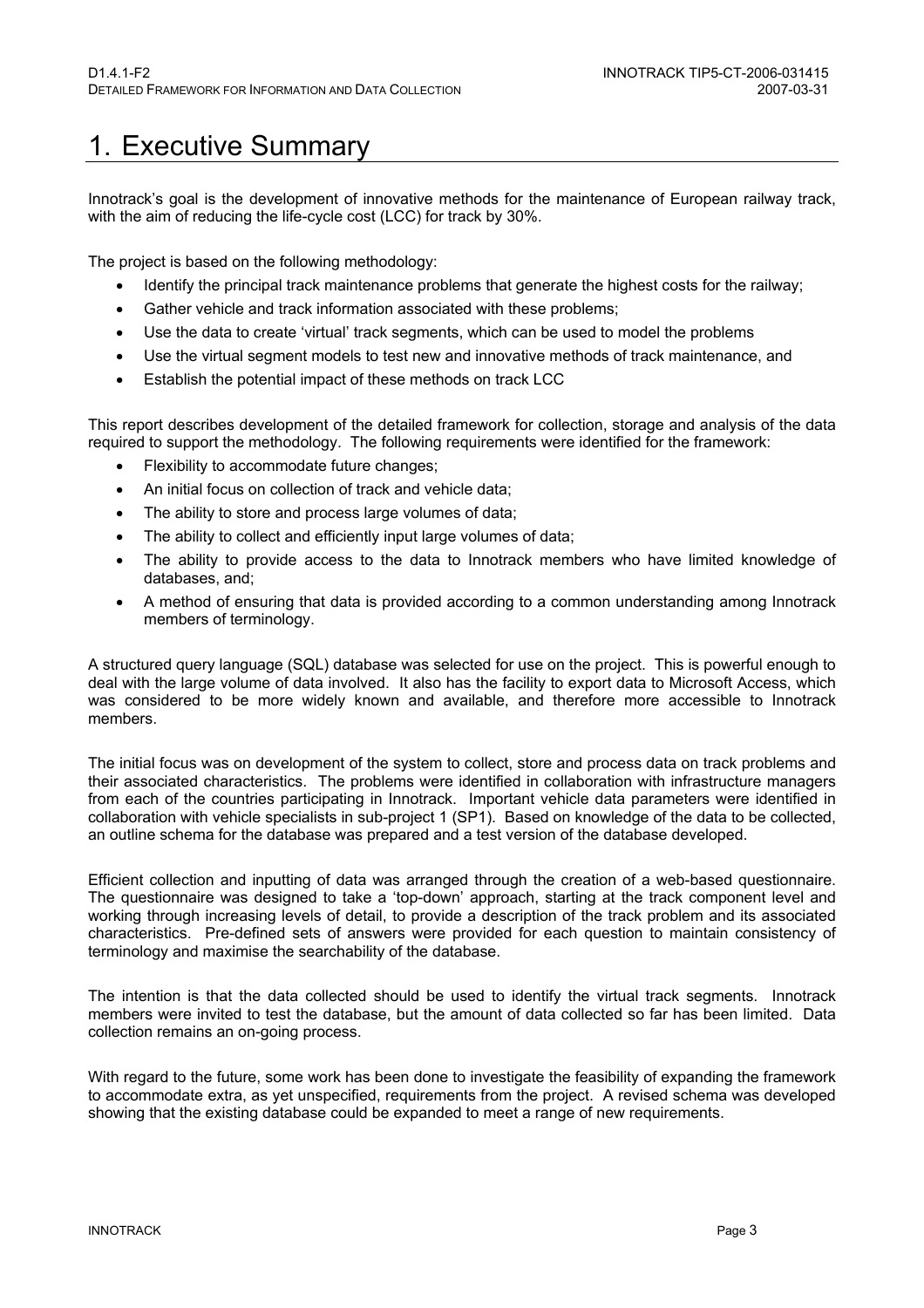# <span id="page-4-0"></span>2. Introduction

Innotrack's goal is the development of innovative methods for the maintenance of European railway track, with the aim of reducing the track's life-cycle cost (LCC) by 30%.

The project is based on the following methodology:

- Identify the principal track maintenance problems that generate the highest costs for the railway;
- Gather vehicle and track information associated with these problems;
- Use the data to create 'virtual' track segments, which can be used to model the problems
- Use the virtual segment models to test new and innovative methods of track maintenance, and establish their potential impact on track LCC

Achieving Innotrack's goal requires the collection, storage and analysis of a large amount of data. This report describes the work carried out by Work Package 1.4 (WP1.4) (part of Sub-project 1 (SP1) of Innotrack) to develop a framework for the collection, storage and analysis of the project data. It begins by providing some background to the Innotrack project. It then describes development of the providing some background to the Innotrack project. framework/database requirements and discusses the methodology adopted in its construction. Finally, it describes the finished database and problems encountered in populating it with data.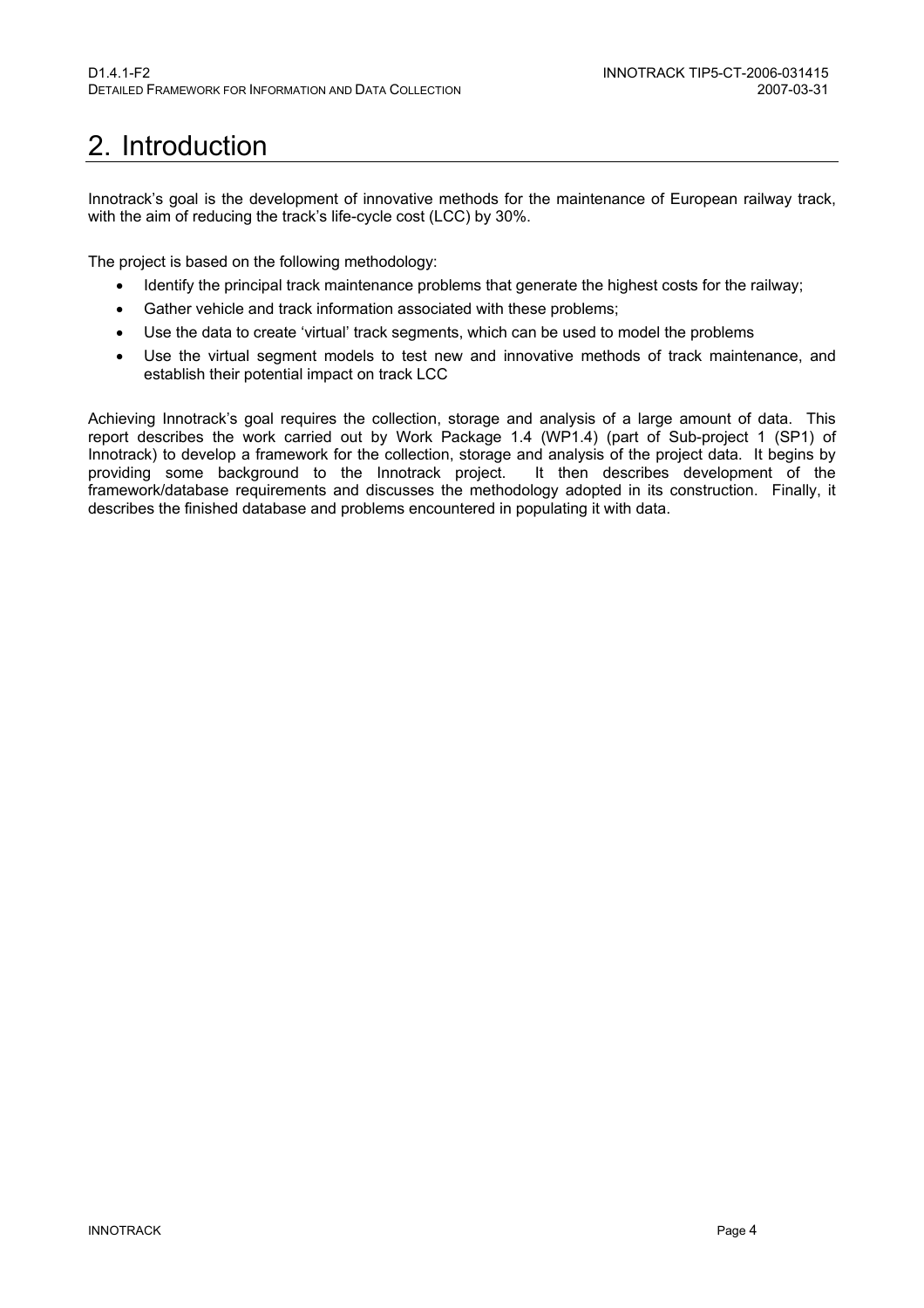## <span id="page-5-0"></span>3. Background

The track maintenance costs of European railways, which are the major cost component for infrastructure managers (IM), have not significantly decreased in the last 30 years. Over the same time period competing modes of transport have seen tremendous reductions in their LCC. Railway LCC must be reduced in a similar way if rail is to remain competitive. This issue can only be tackled by increased research and development (R+D) focused on standardisation at the European level.

The European Commission (EC) White Paper on Transport (September 2002) has set ambitious efficiency improvement targets for transport. The railways have responded by:

- Increasing speed and acceleration of trains,
- Increasing train axle loads and traction power, and;
- Introducing more rigid vehicles with greater stiffness.

These innovations have a downside, however, in that they place greater demands on the track, causing more damage and greater maintenance costs.

In response to these problems, Innotrack's objectives are to reduce the LCC of railway track, while improving the reliability, availability, maintainability and safety (RAMS) characteristics of a conventional, mixed-traffic line. Investment alone will not be enough; significant innovation and technology transfer will be essential. This can only happen with very close co-operation between IMs and industry suppliers. Innotrack will therefore, bring these two groups together in a programme of research based on four key topics:

- Track support structure;
- Switches and crossings;
- Rails, and;
- Logistics for track maintenance and renewal.

Innotrack is a large project. To facilitate its management, it has been divided into the following seven subprojects:

- SP1 (Requirements):
- SP2 (Track support support structures below the level of the rail);
- SP3 (Switches and crossings);
- SP4 (Rails);
- SP5 (Logistics);
- SP6 (LCC assessment and RAMS), and;
- SP7 (Dissemination and training).

The principal objectives of SP1 are:

- To manage the collection of information in a standardised format relating to the types of vehicle and track that result in high cost for maintenance and renewal;
- To categorise the key degradation conditions chosen by the participating IMs, using the concept of 'track segments';
- To determine the root causes of these degradation conditions by modelling at an appropriate level;
- To provide technical data to enable the RAMS and LCC benefit of innovative solutions to be determined;
- To develop a relational database of information developed in the SPs, and;
- To verify that the technical solutions have successfully addressed the root causes within the railway system context, and are suitable for a wide range of present and future traffic conditions across Europe.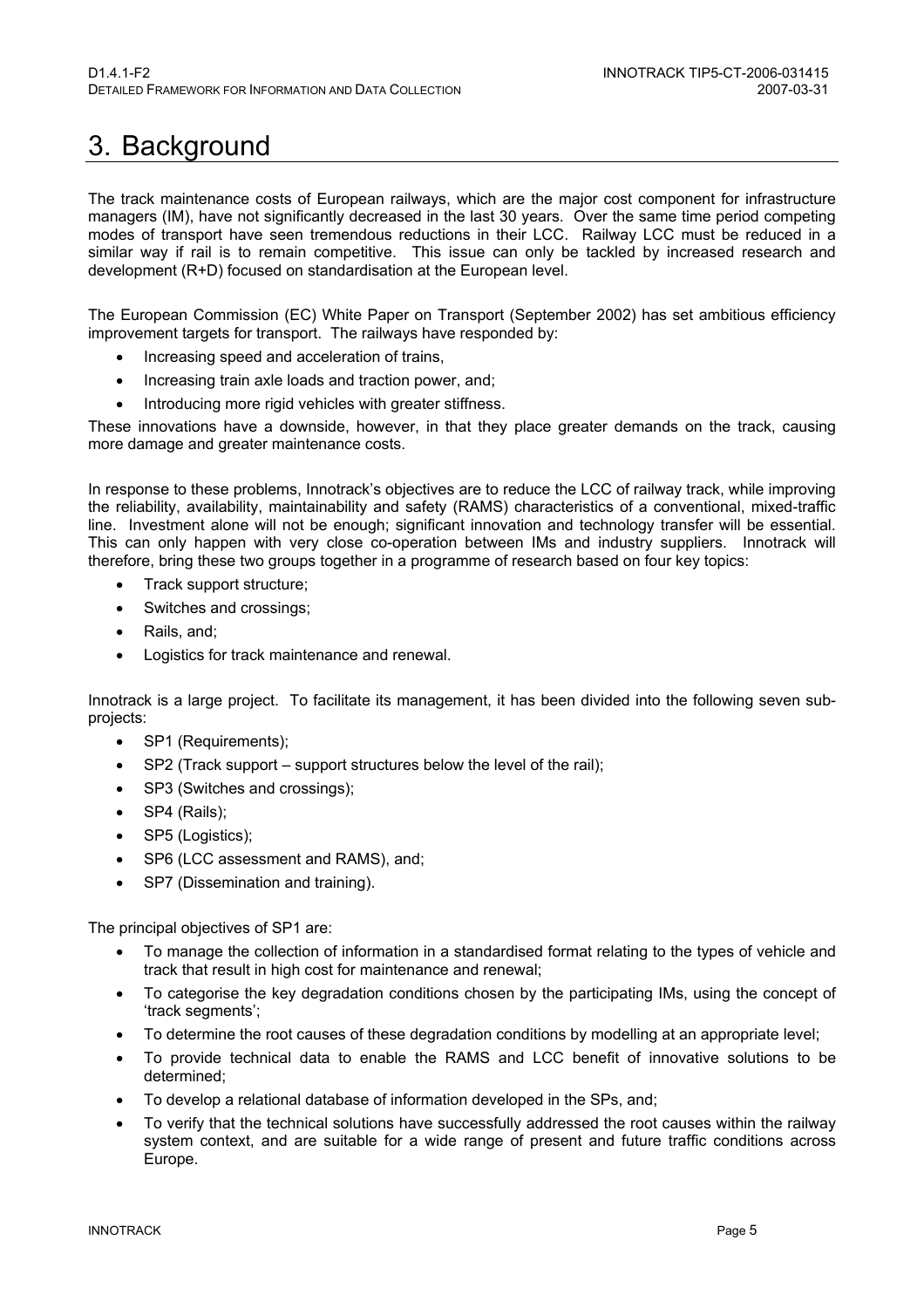One of SP1's first key tasks in support of these objectives is delivery of a detailed framework for information and data collection. This will facilitate precise and efficient communication between project partners, through provision of a framework to support collection, storage and analysis of project data.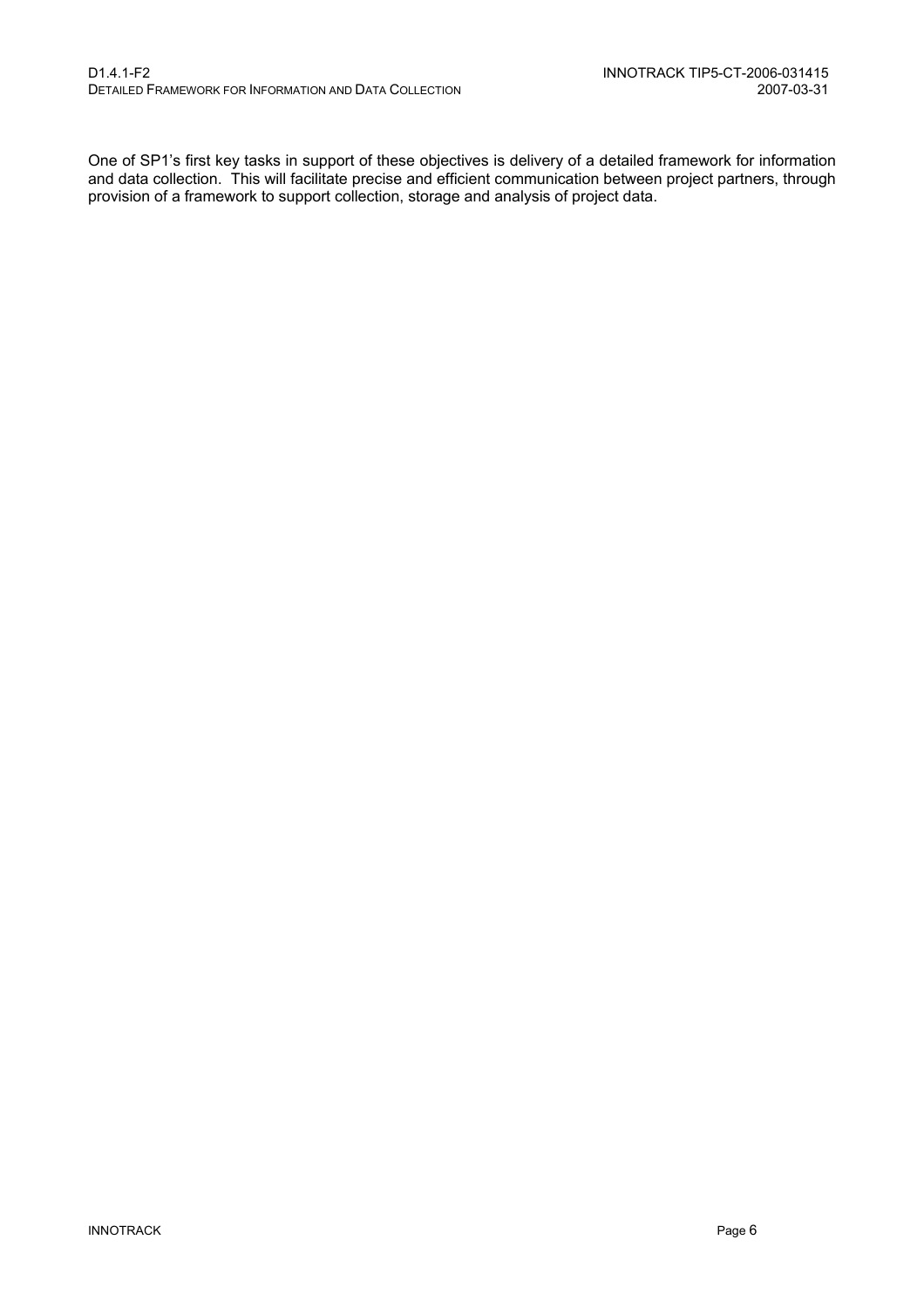### <span id="page-7-0"></span>4. Framework Requirements

The following framework requirements were identified:

- The database is required to hold a wide variety of data; from SP1 there will be data on track and vehicle characteristics, from SP5 there will be data on maintenance logistics, and from SP6 there will be data on RAMS and LCC. There are likely to be additional storage requirements at later stages in the project, therefore the database structure must be flexible enough to accommodate the developing needs of the project;
- The development of virtual track segments is one of the earliest tasks on the project. Associated with that is the collection of track and vehicle data. Therefore, a requirement was identified to concentrate first on the development of these parts of the database;
- Very large volumes of data will be generated by the project. Not only does this have to be stored, but it must also be held in a way that is easy to access and analyse. This level of functionality was identified as a requirement;
- In view of the large volumes of data, a requirement was identified for an efficient way of gathering and inputting data;
- It was assumed that most members of the Innotrack project team would not be database experts and that in most cases, their experience of using databases would be restricted to commonly available software, such as Microsoft Access. Therefore, a requirement was identified to be able to transfer data from the main database to tools such as Microsoft Access, to allow team members to carry out their own data analysis;
- Data will be gathered from IMs and project team members from at least eight countries. For the data to be of maximum use, it must be based on a consistent use of terminology. Therefore, a requirement was identified to find a way of ensuring, as far as possible, that the terminology was consistent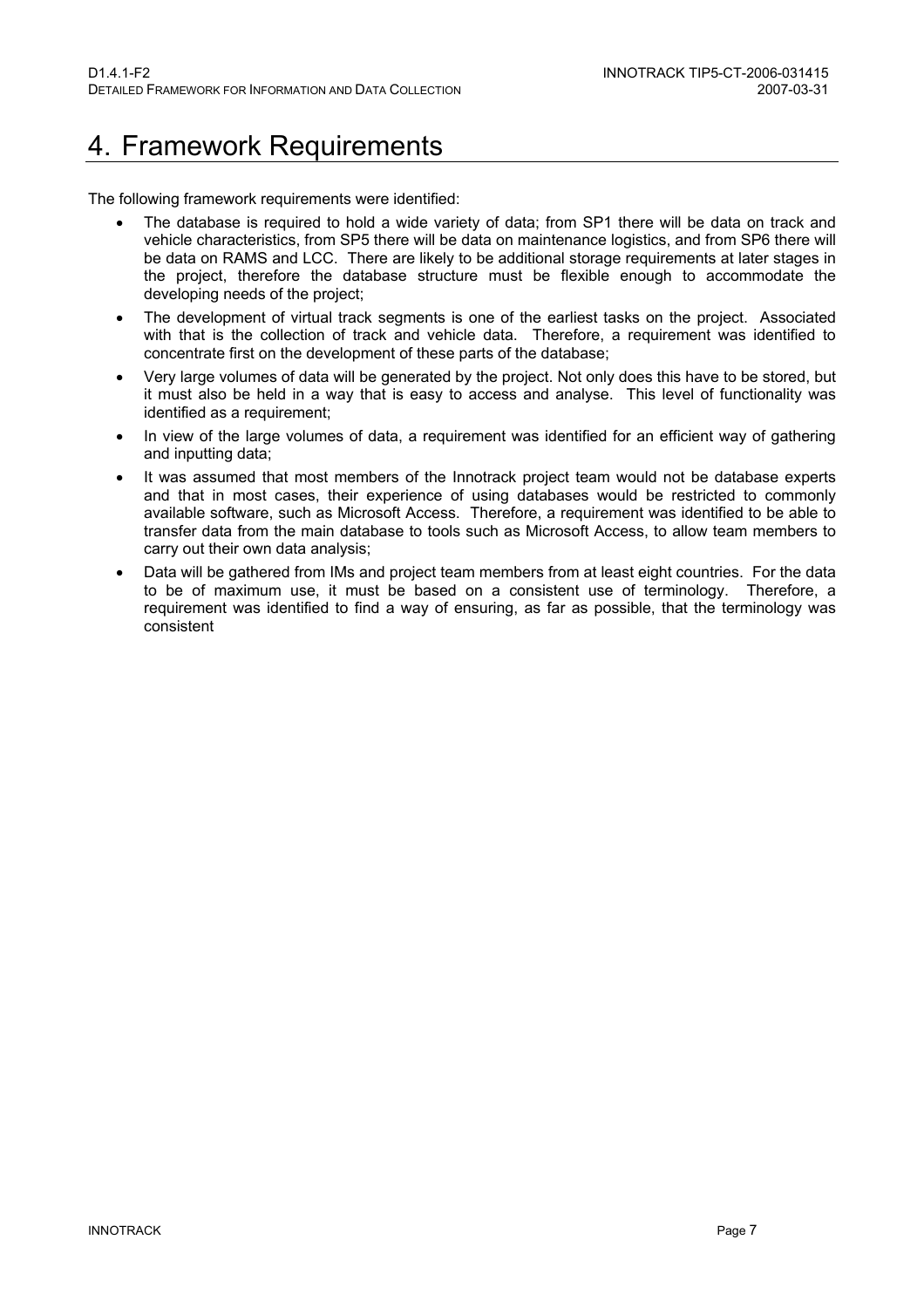# <span id="page-8-0"></span>5. Methodology

The first task was to select which database tool to use. Based on the availability of software at University of Birmingham, and the ability of that software to meet the framework requirements, the decision was made to use a structured query language (SQL) database. This is a powerful tool with the capability to handle and process large volumes of data. It can also export data to Microsoft Access, meeting the requirement for researchers who are not necessarily database experts, to carry out their own data analysis.

The next step was to decide how the database might be used to develop the virtual track segments. After consultation with SP1 colleagues, the database team arrived at the fault-centred approach shown in Figure 1 of Appendix A. This envisaged segments being developed for each of the principal track problems and their associated track and vehicle characteristics.

The principal track problems on which data would be required were identified in conjunction with the IMs. They were asked to participate in national IM workshops, at which the track problems they face were be discussed and prioritised. To provide some structure to the discussions, the IMs were given a pro-forma listing the main track components and asked to discuss each of the components in turn, noting any faults and suggesting underlying causes and possible solutions. A copy of the pro-forma is shown in Figure 2 of Appendix A. The results of the exercise are shown in Figure 3, which lists the most important track problems (referred to as faults), in descending order of importance.

Each of the faults has to be described in a structured way in terms of its own physical characteristics, as well as those of the railway vehicles that pass over them. The list of key parameters to be used in these descriptions was developed in conjunction with vehicle and track experts in SP1. A 'top-down' approach was adopted for the description of track problems and vehicle and track characteristics (see Figure 4 of Appendix A for an example relating to track), with the higher numbered levels associated with increasing levels of description detail.

Having established in outline what the database should contain, work continued with the development of the initial schema (see Figure 5 of Appendix A). This is essentially a layout drawing showing the various data tables in the database and how they relate to one another.

Efficient data collection and inputting was dealt with by the development of a web-based questionnaire. It comprised a set of questions for IMs to answer, designed to gather data on track problems and their associated characteristics. To ensure that the data collected was a good description of reality, IMs were asked to base their data inputting on a stretch of their own track, that they regarded as typical with regard to the type and frequency of track problem, and the level of train service operating. The questions themselves were based on the top-down descriptions of track problems described above. In order to ensure the consistent use of terminology, and to maximise the database's 'searchability', IMs were asked to select answers from pre-determined lists. In some cases, however, IMs were given the opportunity to provide 'freetext' answers. Figures 6 to 9 (inclusive) show screen shots from the questionnaire.

One of the framework requirements was that it should be able to expand in the future to accommodate the requirements of the other SPs. Figure 10 of Appendix A shows a draft schema with a possible arrangement for a much more comprehensive set of data tables. The tables in red signify those described in detail above. The other tables cover potential data from the SPs; for example LCC and RAMS data from SP6 and rail and switch data from SPs 3 and 4. Perhaps the key table from which everything else hangs is 'case', which could be visualised as representing a segment, or group of segments.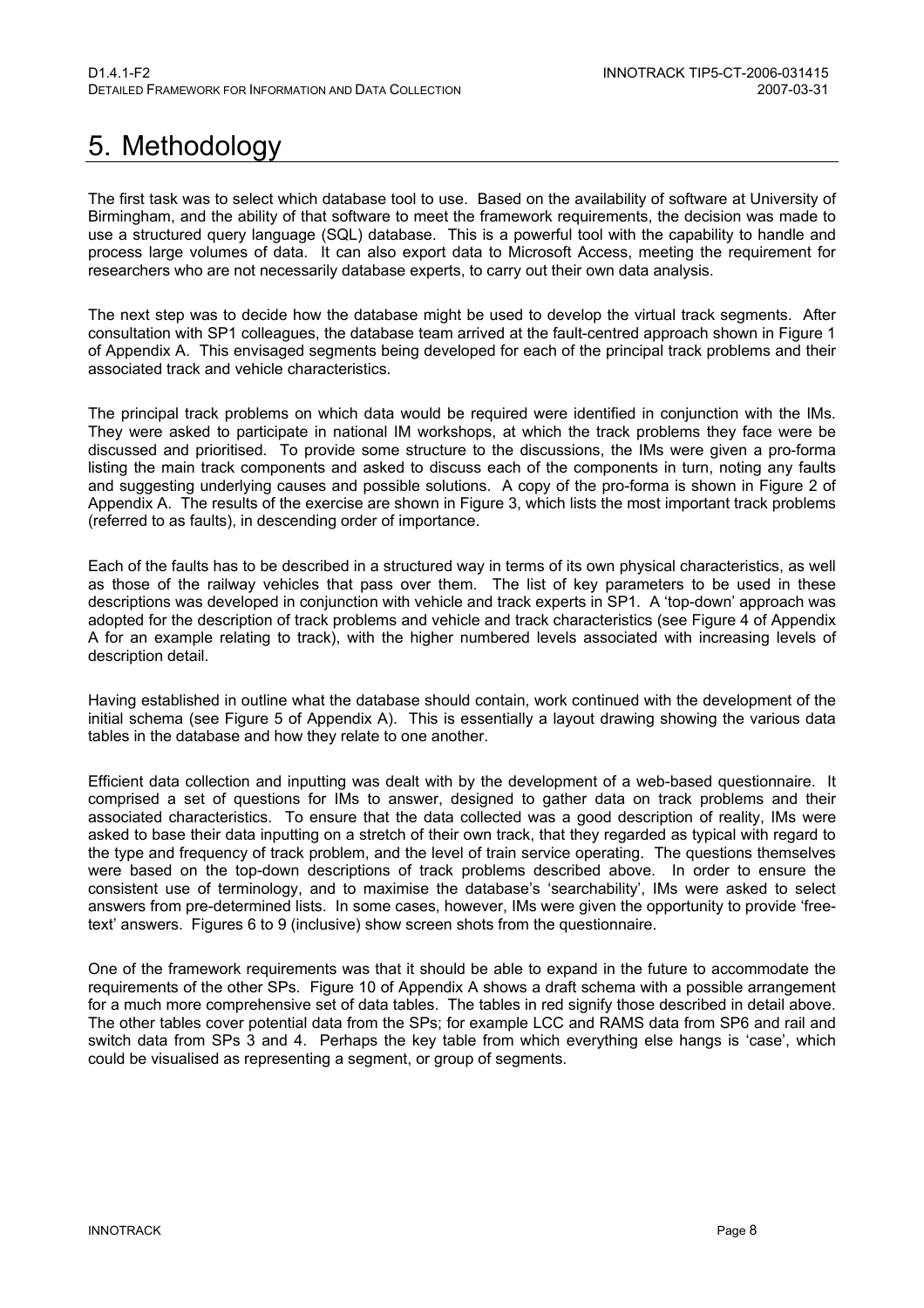### <span id="page-9-0"></span>6. Results

The first version of the database was prepared according to the outline schema described above. A draft version of the web-based questionnaire was prepared and a representative from each of the Innotrack member countries was asked to test it. Unfortunately, the response has been very limited so far and only a small amount of data has been input.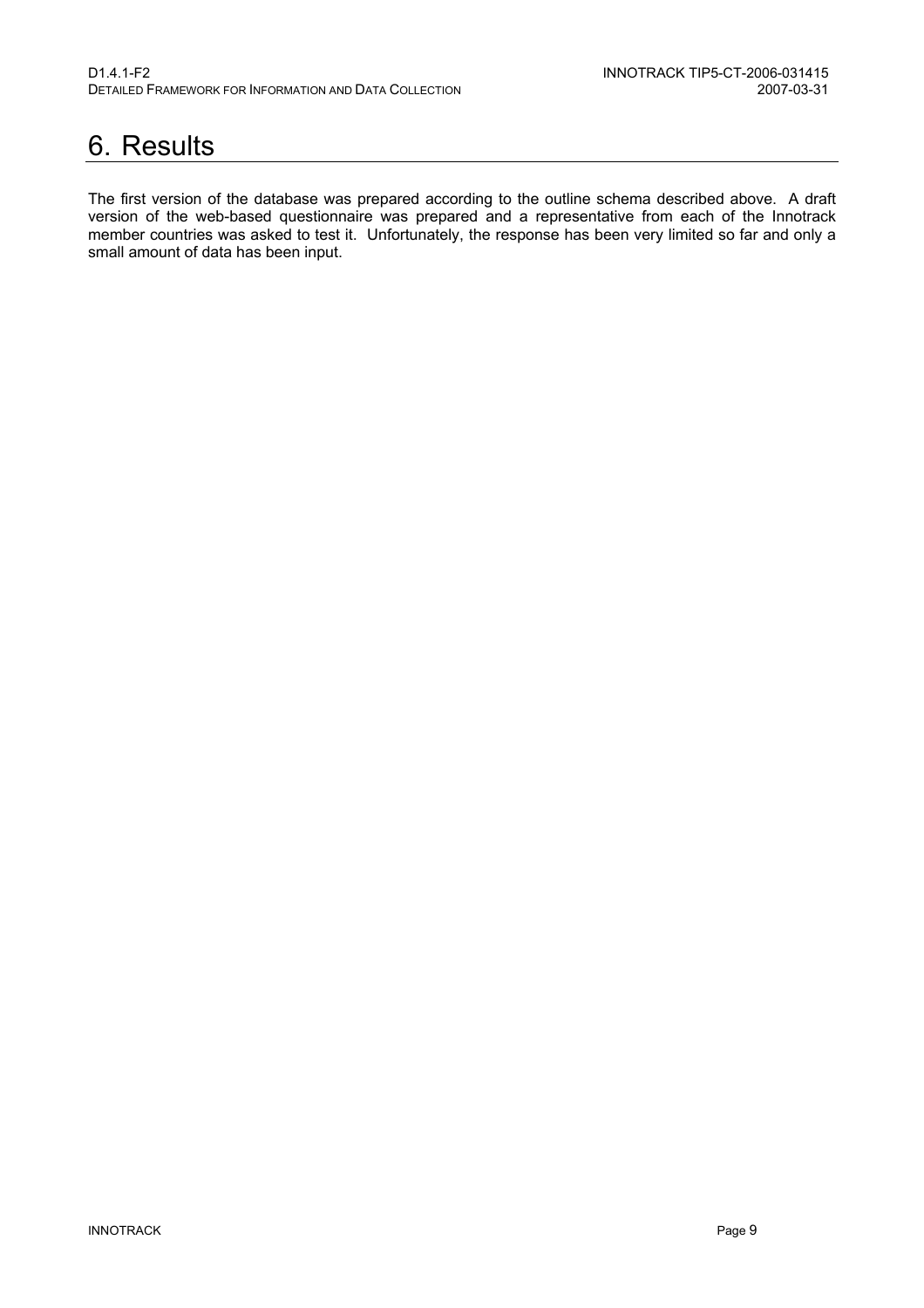## <span id="page-10-0"></span>7. Conclusions

A framework has been developed that has the potential to meet the data collection, storage and analysis requirements of Innotrack both now and in the future. A methodology for the efficient collection and inputting of data to the database has also been developed, but remains to be properly tested and assessed for its suitability.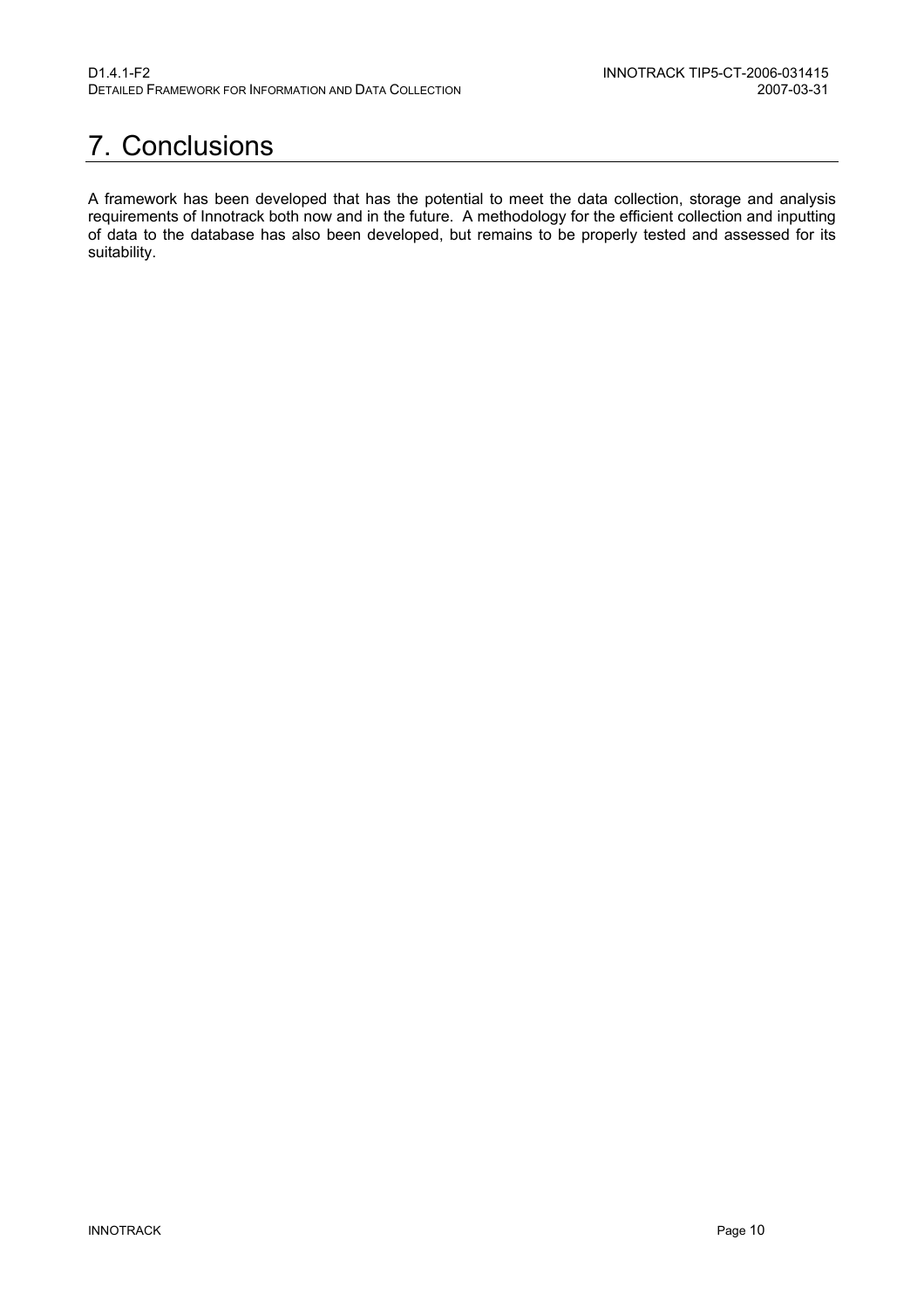### <span id="page-11-0"></span>8. Appendix A

- Figure 1: Diagram Showing the Characteristics used to Describe an Individual Track Fault
- Figure 2: Table Used in the Infrastructure Manager Workshops to Promote Structured Discussion of the Main European Track Faults, their Underlying Causes, Possible Solutions and Evaluation Methods
- Figure 3: SP1 Ranking of Track Faults Based on the Output of the IM Workshops
- Figure 4: Table Showing the Top-down Approach Adopted to Describing Rail Problems (Faults) **Typical**
- Figure 5: Diagram Showing Initial Arrangement of Data Tables in the Database
- Figure 6 Draft Web-based Questionnaire Screen Shot of 'Front Page' of Questionnaire
- Figure 7 Draft Web-based Questionnaire Screen Shot of Part of the 'Individual Fault' Data Collection Page
- Figure 8 Draft Web-based Questionnaire Screen Shot of Part of the Vehicle Data Collection Page
- Figure 9 Draft Web-based Questionnaire Screen Shot of Part of the Train Service Data Collection Page
- Figure 10 Diagram Showing Potential Future Expansion of Database (Red boxes Indicate Initial Development)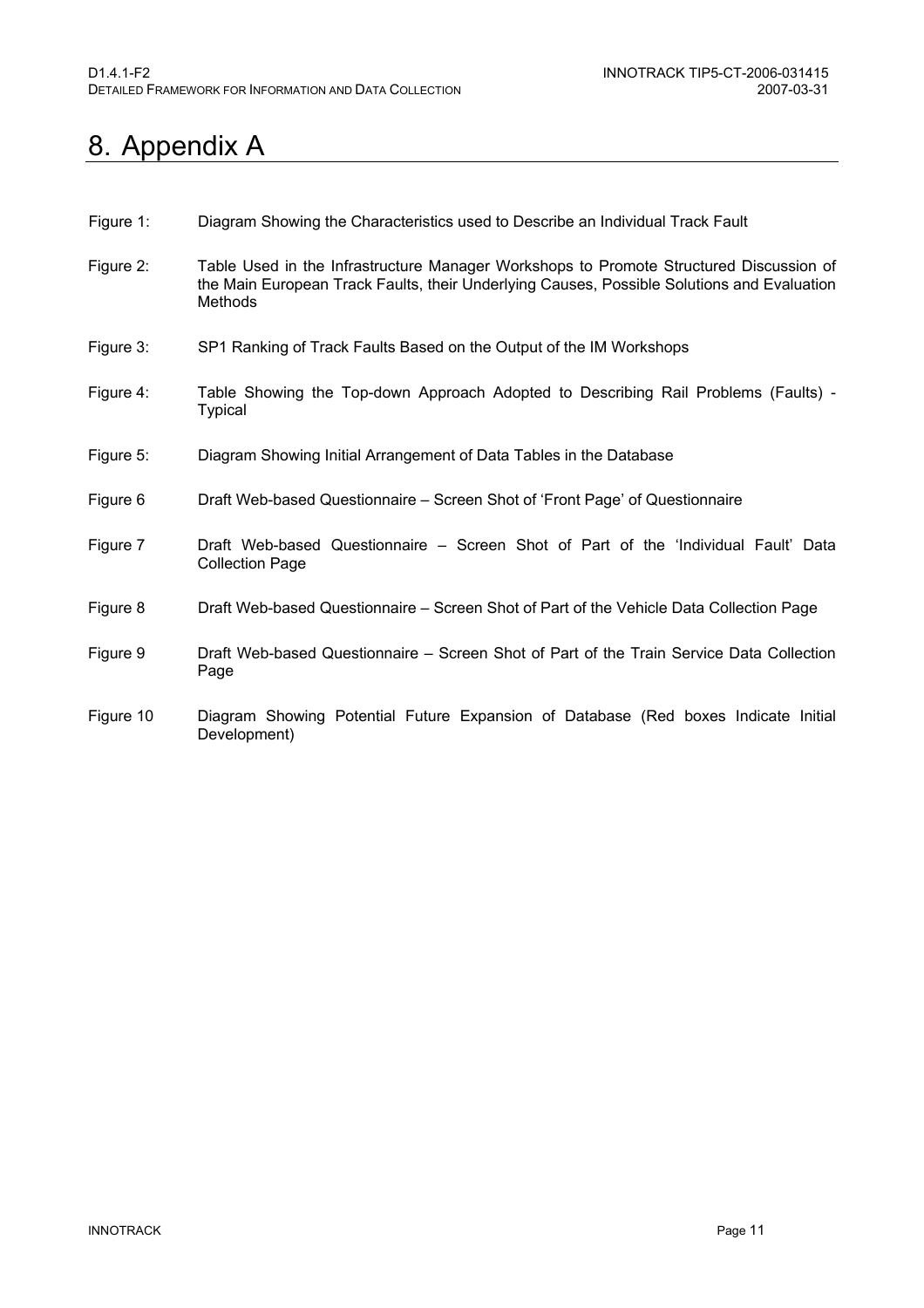D1.4.1-F2 INNOTRACK TIP5-CT-2006-031415 DETAILED FRAMEWORK FOR INFORMATION AND DATA COLLECTION



Figure 1: Diagram Showing the Characteristics used to Describe an Individual Track Fault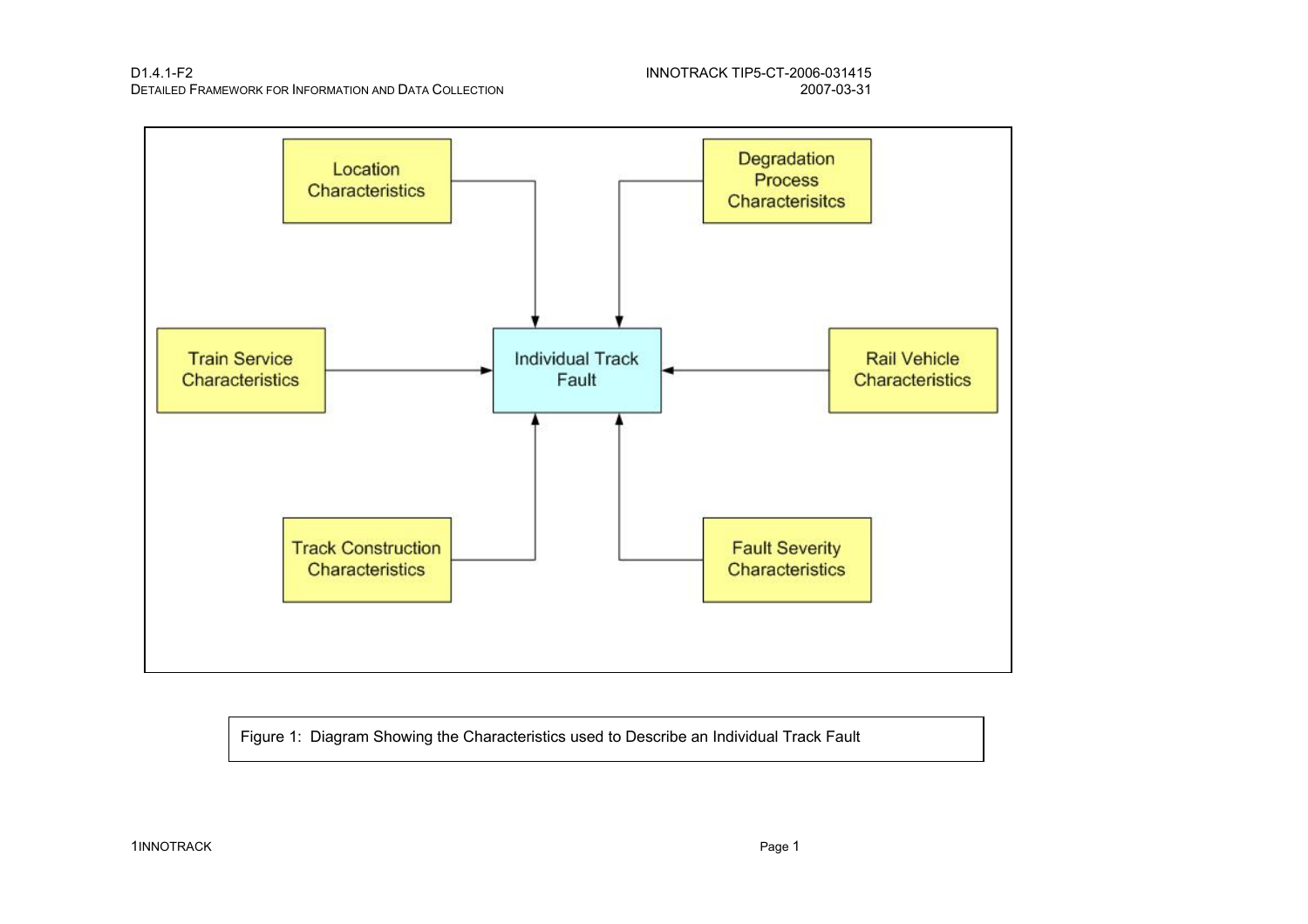|                   | <b>Problems</b> | <b>Causes</b> | <b>Possible Solutions</b> | <b>Evaluation Methods</b> |
|-------------------|-----------------|---------------|---------------------------|---------------------------|
|                   |                 |               |                           |                           |
| <b>Components</b> |                 |               |                           |                           |
| $S+C$             |                 |               |                           |                           |
|                   |                 |               |                           |                           |
| Track             |                 |               |                           |                           |
| Rail              |                 |               |                           |                           |
| Substructure      |                 |               |                           |                           |
| <b>Ballast</b>    |                 |               |                           |                           |
| Sleepers          |                 |               |                           |                           |
| Fasteners         |                 |               |                           |                           |
| Drainage          |                 |               |                           |                           |
| Joints            |                 |               |                           |                           |

Figure 2: Table Used in the Infrastructure Manager Workshops to Promote Structured Discussion of the Main European Track Faults, their Underlying Causes, Possible Solutions and Evaluation Methods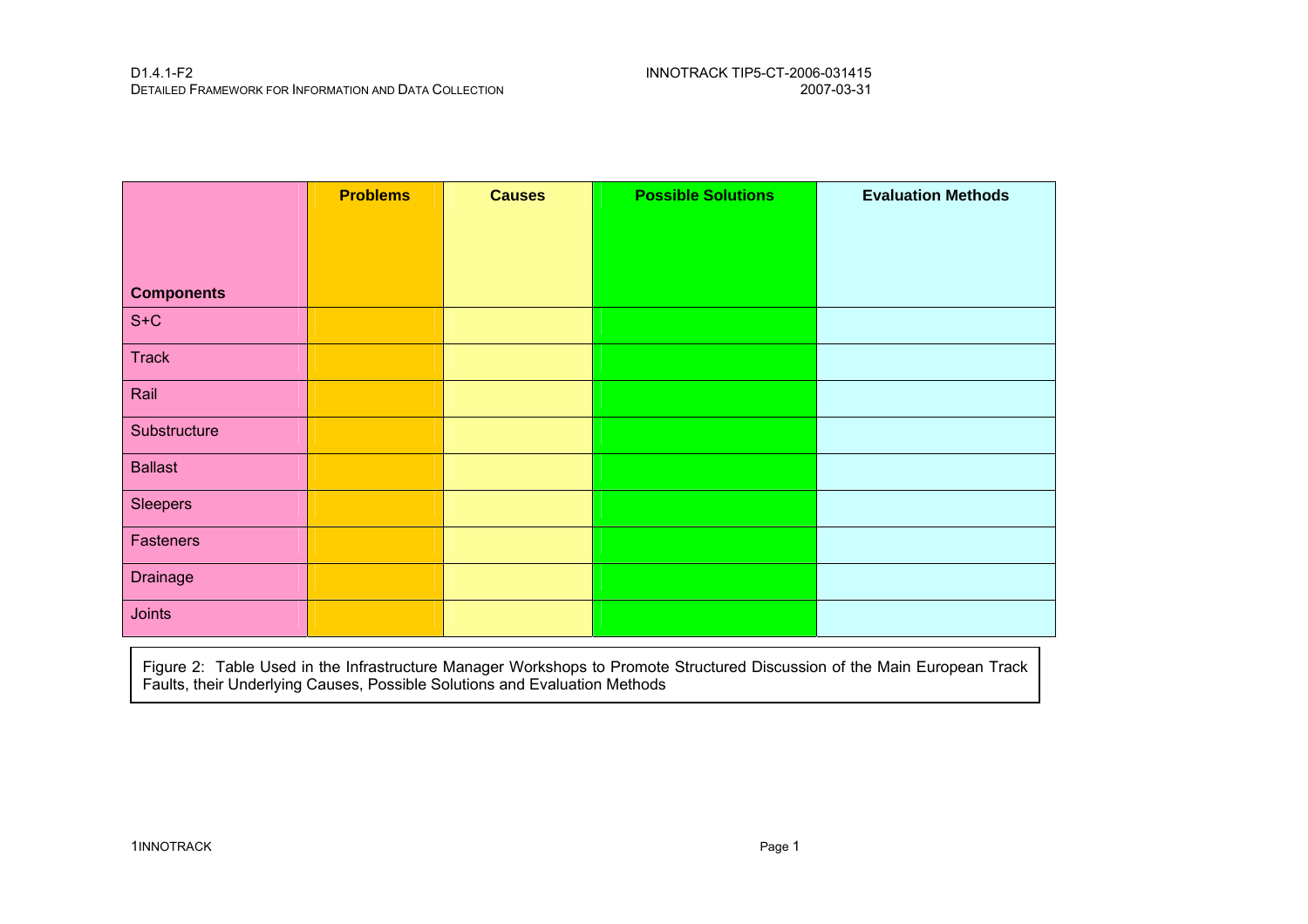

Figure 3: SP1 Ranking of Track Faults Based on the Output of the IM Workshops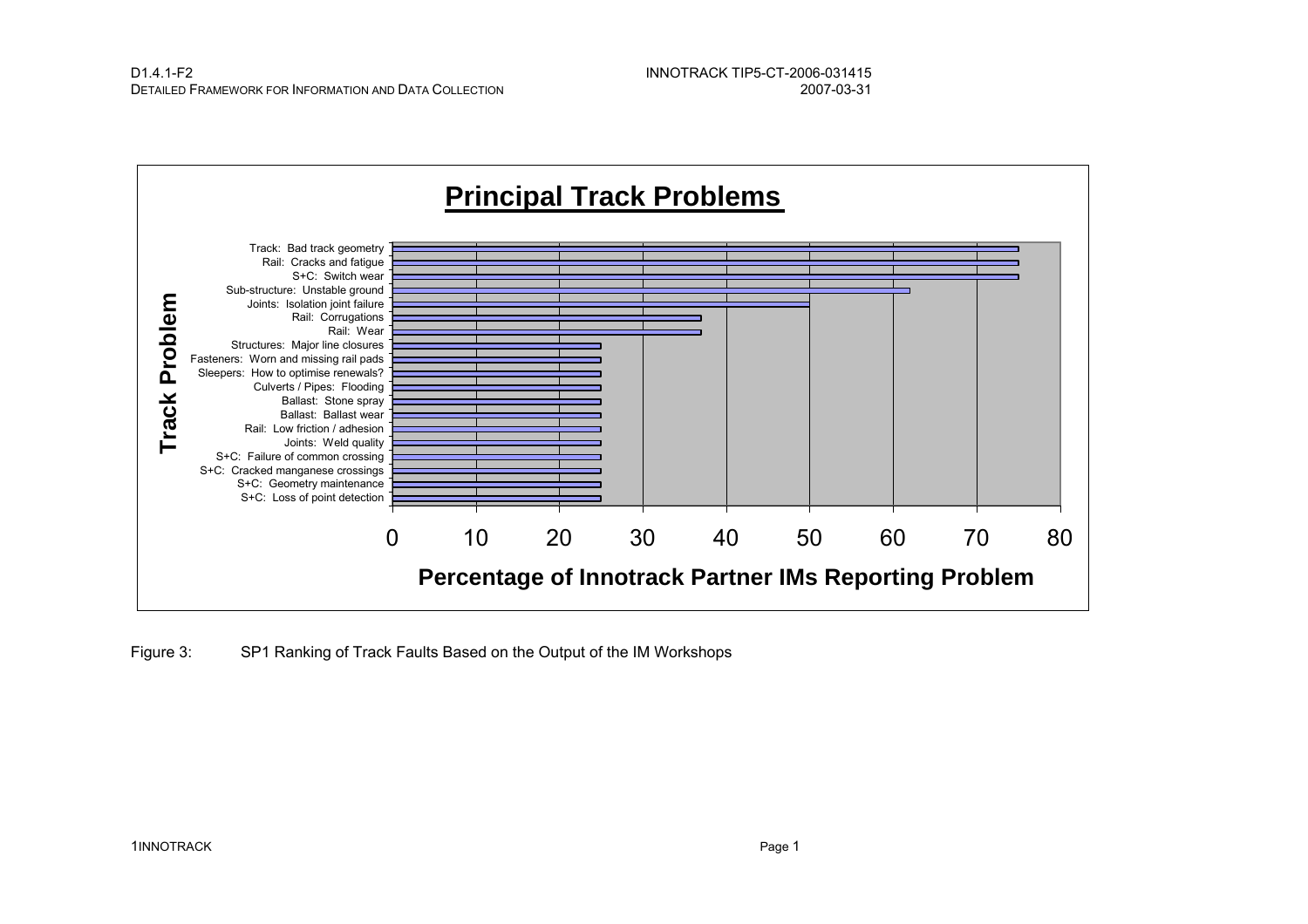#### D1.4.1-F2 INNOTRACK TIP5-CT-2006-031415 DETAILED FRAMEWORK FOR INFORMATION AND DATA COLLECTION

|                 |       |            |           |                |                             | Fault     |            |
|-----------------|-------|------------|-----------|----------------|-----------------------------|-----------|------------|
|                 |       |            |           | Component      |                             | Descripti | Underlying |
| Level 1 Level 2 |       | Level 3    | Level 4   | Description    | Fault                       | lon       | cause      |
| Track           | Track | Plain line | Rail      | EN standard    | <b>RCF</b>                  |           |            |
|                 |       |            |           |                | Squats                      |           |            |
|                 |       |            |           |                | Fracture                    |           |            |
|                 |       |            |           |                | Corrugation                 |           |            |
|                 |       |            |           |                | Geometry                    |           |            |
|                 |       |            |           |                | Gall                        |           |            |
|                 |       |            | Fastening | From standards | Broken                      |           |            |
|                 |       |            |           |                | Loose                       |           |            |
|                 |       |            |           |                | Missing                     |           |            |
|                 |       |            | Pads      | From standards | Worn                        |           |            |
|                 |       |            |           |                | Split                       |           |            |
|                 |       |            |           |                | Disintegrated               |           |            |
|                 |       |            | Sleepers  | Concrete       | Bending failure             |           |            |
|                 |       |            |           |                | Shear failure               |           |            |
|                 |       |            |           |                | Bearing failure             |           |            |
|                 |       |            |           |                | Attrition                   |           |            |
|                 |       |            |           |                | Reinforcement corrosuion    |           |            |
|                 |       |            |           | Steel          | Bending failure             |           |            |
|                 |       |            |           |                | Shear failure               |           |            |
|                 |       |            |           |                | Bearing failure             |           |            |
|                 |       |            |           |                | Attrition                   |           |            |
|                 |       |            | Ballast   | From standards | Loss of stability           |           |            |
|                 |       |            |           |                | Reduced drainage capability |           |            |
|                 |       |            |           |                |                             |           |            |
|                 |       |            | Slab      | Slab type      | Bending failure             |           |            |
|                 |       |            |           |                | Shear failure               |           |            |
|                 |       |            |           |                | Bearing failure             |           |            |
|                 |       |            |           |                | Reinforcement corrosion     |           |            |
|                 |       |            | Subgrade  | Design CBR     | Loss of bearing capacity    |           |            |
|                 |       |            |           |                | Settlement                  |           |            |
|                 |       |            |           |                |                             |           |            |

Figure 3: SP1 Ranking of Track Faults Based on the Output of the IM Workshops

Figure 4: Table Showing the Top-down Approach Adopted to Describing Rail Problems (Faults) - Typical

1INNOTRACK Page 1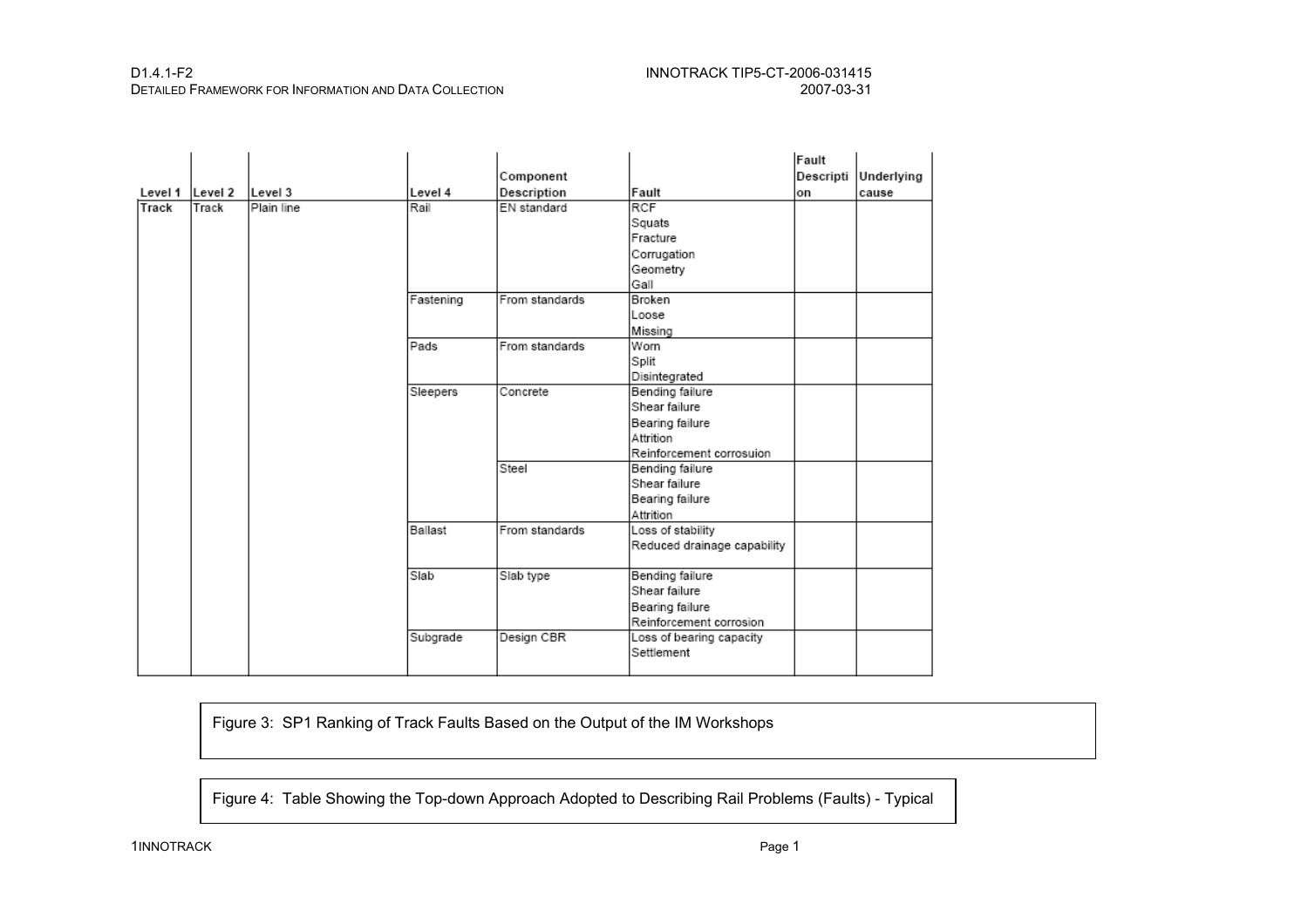

Figure 5: Diagram Showing Initial Arrangement of Data Tables in the Database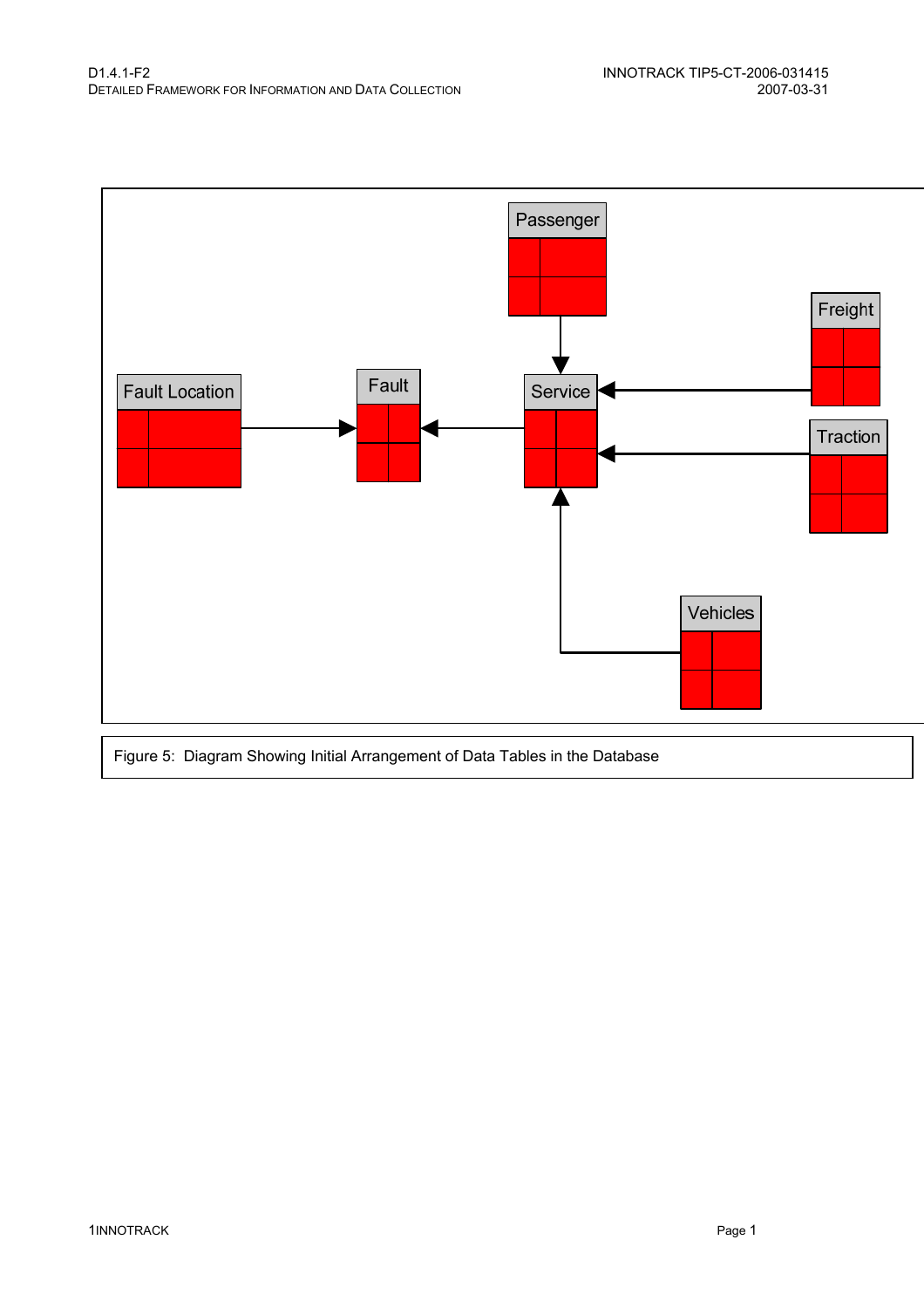| <b>Innotrack Questionnaire</b>                                                                                                                                                                                                                                                                                                                                                                                                                                                                                                                                                     |  |  |  |  |  |
|------------------------------------------------------------------------------------------------------------------------------------------------------------------------------------------------------------------------------------------------------------------------------------------------------------------------------------------------------------------------------------------------------------------------------------------------------------------------------------------------------------------------------------------------------------------------------------|--|--|--|--|--|
| SP1 / WP 1.4                                                                                                                                                                                                                                                                                                                                                                                                                                                                                                                                                                       |  |  |  |  |  |
| Gathering of Track Fault Data<br>This question aire is collecting data about track faults that cause the most<br>problems in Europe. As well as data about faults it also collects data about<br>the type of track, the type of rolling stock and the train service involved as<br>well as the severity of the problem.<br>Please choose a section of track (up to 20 kilometres long) that you know<br>about and use the questionnaire to describe its track faults.<br>Begin by clicking on 'Describe track fault' below and follow the<br>instructions.<br>Des cribe trackfault |  |  |  |  |  |
| Describe a vehicle using this track<br>Describe train service using this track<br>View track faults in database                                                                                                                                                                                                                                                                                                                                                                                                                                                                    |  |  |  |  |  |

Figure 6: Draft Web-based Questionnaire – Screen Shot of 'Front Page' of Questionnaire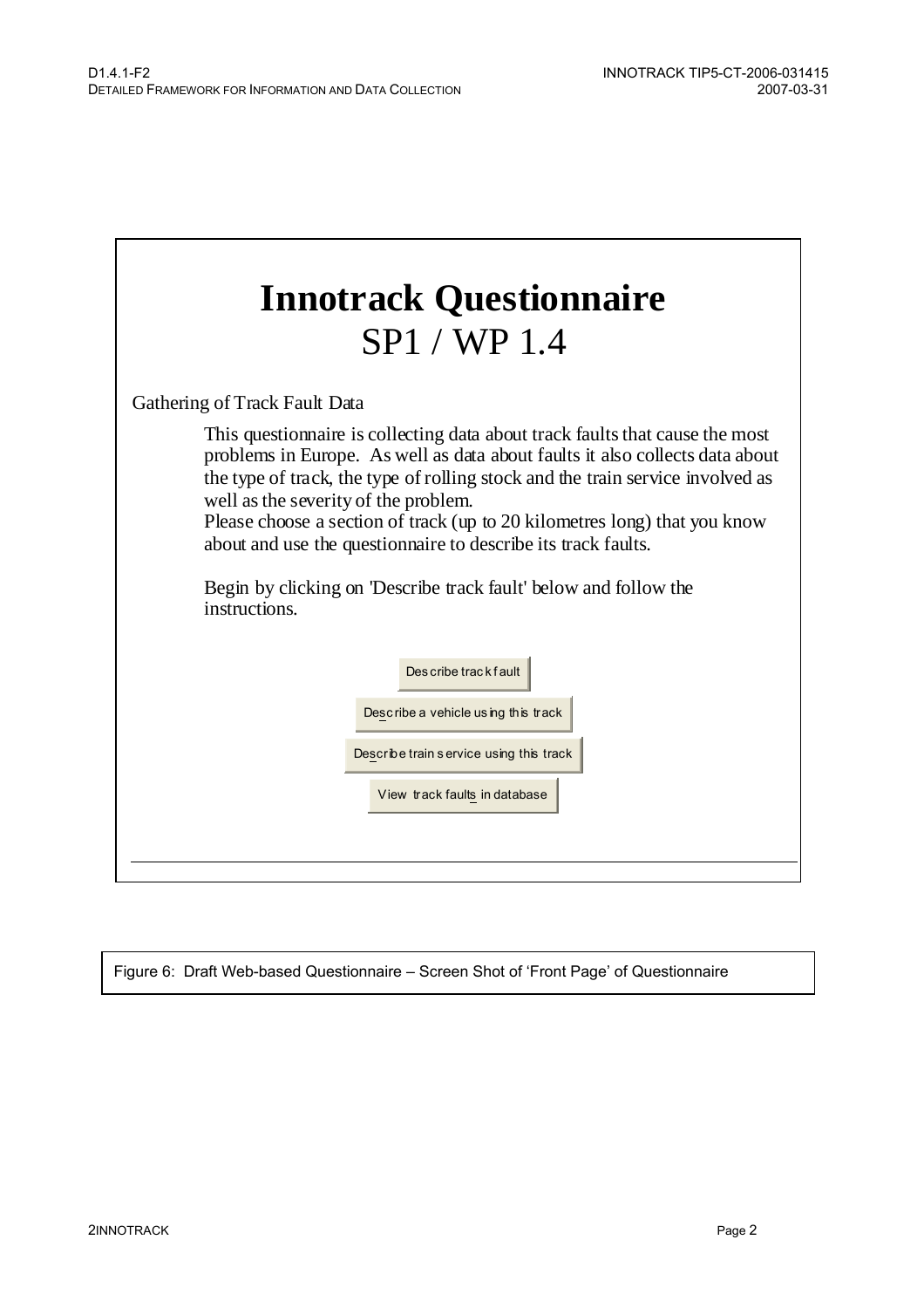| <b>Innotrack Questionnaire</b><br>SP1 / WP1.4                                                                                                                                                                                                                                                                                                                                                                                                                          |                  |  |  |  |  |
|------------------------------------------------------------------------------------------------------------------------------------------------------------------------------------------------------------------------------------------------------------------------------------------------------------------------------------------------------------------------------------------------------------------------------------------------------------------------|------------------|--|--|--|--|
| <b>Gathering of Track Fault Data</b>                                                                                                                                                                                                                                                                                                                                                                                                                                   |                  |  |  |  |  |
| Please describe the track fault by answering the questions below. Please fill in a<br>separate questionnaire for each fault even if some of the faults are the same or<br>similar. When each questionnaire is complete click 'Add this entry' to send the<br>information to the database, then click 'Return to Menu'. Select 'Describe track fault'<br>to add another fault, or click Describe a vehicle using this track' to add details about<br>the rolling stock. |                  |  |  |  |  |
| Enter the starting station                                                                                                                                                                                                                                                                                                                                                                                                                                             |                  |  |  |  |  |
| Enter the end station                                                                                                                                                                                                                                                                                                                                                                                                                                                  |                  |  |  |  |  |
| Enter the distance of the fault from the start station $(0.000km)$                                                                                                                                                                                                                                                                                                                                                                                                     |                  |  |  |  |  |
| Any other comments e.g. up line / down line                                                                                                                                                                                                                                                                                                                                                                                                                            |                  |  |  |  |  |
| Please select the location characteristics from the lists below:                                                                                                                                                                                                                                                                                                                                                                                                       |                  |  |  |  |  |
| Location Level 1<br>Location Level 2                                                                                                                                                                                                                                                                                                                                                                                                                                   | Percentage       |  |  |  |  |
| Not Chosen<br>$\left  \cdot \right $                                                                                                                                                                                                                                                                                                                                                                                                                                   |                  |  |  |  |  |
| Fault Description Level 1                                                                                                                                                                                                                                                                                                                                                                                                                                              | Nothing Selected |  |  |  |  |
| Fault Description Level 2                                                                                                                                                                                                                                                                                                                                                                                                                                              |                  |  |  |  |  |
| Fault Description Level 3                                                                                                                                                                                                                                                                                                                                                                                                                                              |                  |  |  |  |  |
| Fault Description Level 4                                                                                                                                                                                                                                                                                                                                                                                                                                              |                  |  |  |  |  |
| Fault Description Level 5                                                                                                                                                                                                                                                                                                                                                                                                                                              |                  |  |  |  |  |
| Enter a description of the<br>fault:                                                                                                                                                                                                                                                                                                                                                                                                                                   |                  |  |  |  |  |
|                                                                                                                                                                                                                                                                                                                                                                                                                                                                        |                  |  |  |  |  |

Figure 7: Draft Web-based Questionnaire – Screen Shot of Part of the 'Individual Fault' Data Collection Page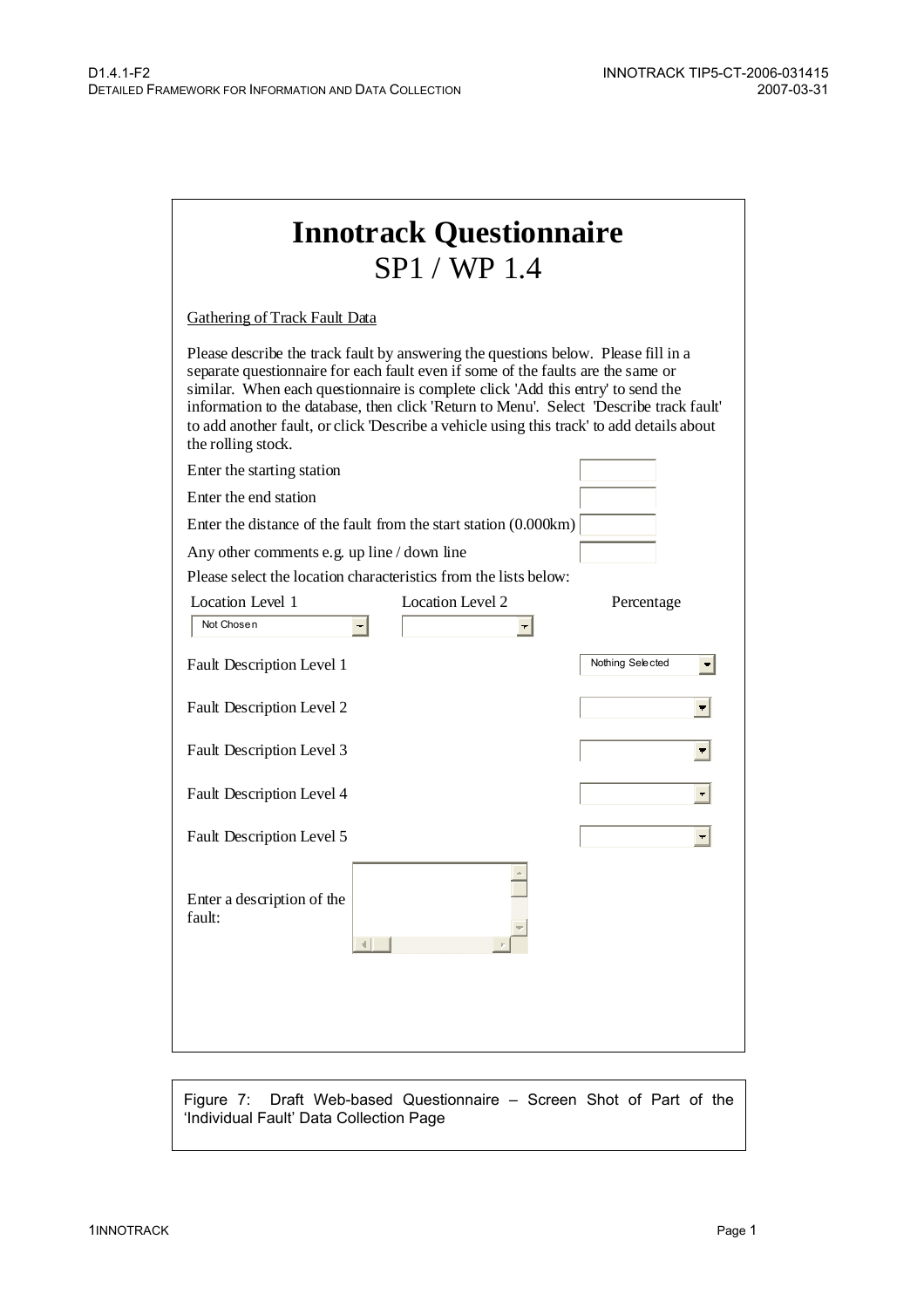| <b>Innotrack Questionnaire</b> |
|--------------------------------|
| SP1 / WP1.4                    |

Gathering of Track Fault Data

Please describe the rolling stock using the track by answering the questions below. Please fill in a separate questionnaire for each type of vehicle. Each type of vehicle only needs to be added once to the database.

When each questionnaire is complete click 'Add data to the database', then click 'Return to menu'. Select 'Describe a vehicle using this track' to add another vehicle to the database, or click 'Describe train service using this track' to add details about the volume of traffic.

| <b>Vehicle Classification Number</b>          |                              |
|-----------------------------------------------|------------------------------|
| Number of Vehicles in Fleet                   |                              |
| Date of Manufacture (DD/MM/YYYY)              |                              |
| Vehicle tare weight (Te)                      |                              |
| Vehicle weight (fully loaded)(Te)             |                              |
| Vehicle $length(m)$                           |                              |
| Vehicle Characteristics Level 1               | Not Chosen<br>$\blacksquare$ |
| Vehicle Characteristics Level 2               |                              |
| <b>Vehicle Characteristics Level 3</b>        |                              |
| Vehicle Characteristics Level 4               |                              |
| Vehicle Characteristics Level 5               |                              |
| Vehicle dynamics software model<br>available? | П                            |
|                                               | Add data to the database     |
| Return to Menu                                |                              |

Figure 8: Draft Web-based Questionnaire – Screen Shot of Part of the Vehicle Data Collection Page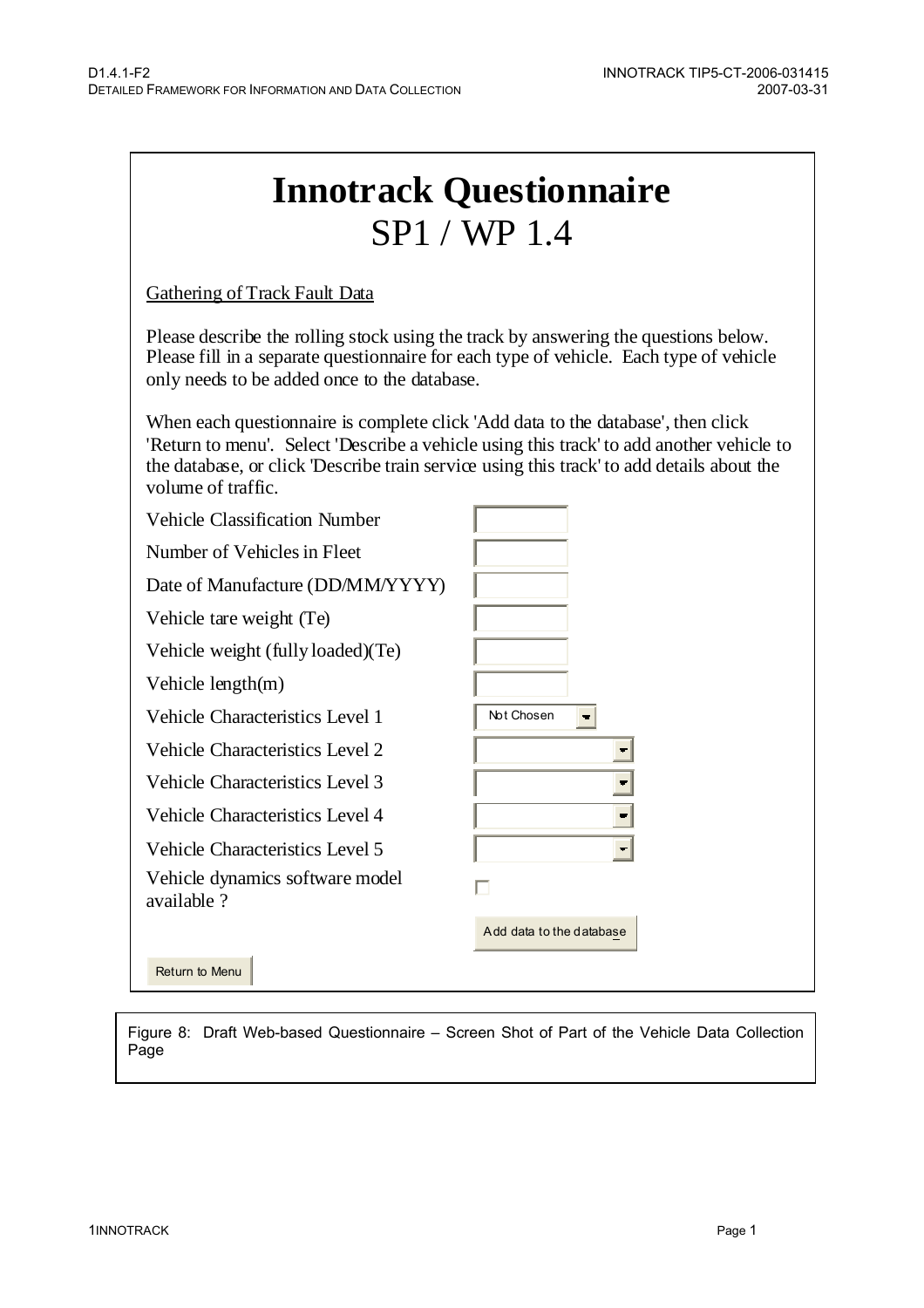# **Innotrack Questionnaire**  SP1 / WP 1.4

#### Gathering of Track Fault Data

For each fault please describe the train service using the track by answering the questions below. Start by clicking on the fault at the top of the page to select it and then answering the questions. When the questionnaire is complete click 'Add details to database' and then click 'Return to menu'.

The data gathering process should now be complete for the section of track you selected.

#### Thank you for your help

| Track: Track:Plain Line: Subgrade:10km from Exeter tow ards Bristol Temple Meads. Notes: up<br>Structures:Bridge - Arch:Two Pin:Masonry:20km from Crewe tow ards Preston. Notes:down goods |                                     |                                        |  |  |
|--------------------------------------------------------------------------------------------------------------------------------------------------------------------------------------------|-------------------------------------|----------------------------------------|--|--|
| <b>Gross Annual</b><br>Tonnage<br>Proceed >><br><b>Total Passenger Tonnage</b>                                                                                                             |                                     |                                        |  |  |
|                                                                                                                                                                                            |                                     |                                        |  |  |
| <b>Passenger Service Type tonnage at category</b>                                                                                                                                          |                                     | maximum speed band                     |  |  |
| High-speed                                                                                                                                                                                 | $% < 1$ 1 te ax le<br>weight        | Not Chosen<br>$\overline{\phantom{a}}$ |  |  |
| High-speed                                                                                                                                                                                 | $%>=11$ te ax $\text{le}$<br>weight | Not Chosen<br>$\blacksquare$           |  |  |
| Long distance intercity                                                                                                                                                                    | $% < 1$ 1 te ax le<br>weight        | Not Chosen<br>$\blacksquare$           |  |  |
| Long distance intercity                                                                                                                                                                    | $%>=11$ te ax $\text{le}$<br>weight | Not Chosen<br>$\blacksquare$           |  |  |
| Regional                                                                                                                                                                                   | $% < 1$ 1 te ax le<br>weight        | Not Chosen<br>회                        |  |  |
| Regional                                                                                                                                                                                   | $%>=11$ te axle<br>weight           | Not Chosen<br>ᆌ                        |  |  |
| Suburban                                                                                                                                                                                   | $% < 1$ 1 te ax le<br>weight        | Not Chosen<br>$\left  \cdot \right $   |  |  |
| Suburban                                                                                                                                                                                   | $%>=11$ te axle<br>weight           | Not Chosen<br>$\blacksquare$           |  |  |
|                                                                                                                                                                                            | Proceed >>                          |                                        |  |  |
| <b>Total Freight Tonnage</b>                                                                                                                                                               |                                     |                                        |  |  |

Figure 9 Draft Web-based Questionnaire – Screen Shot of Train Service Data Collection Page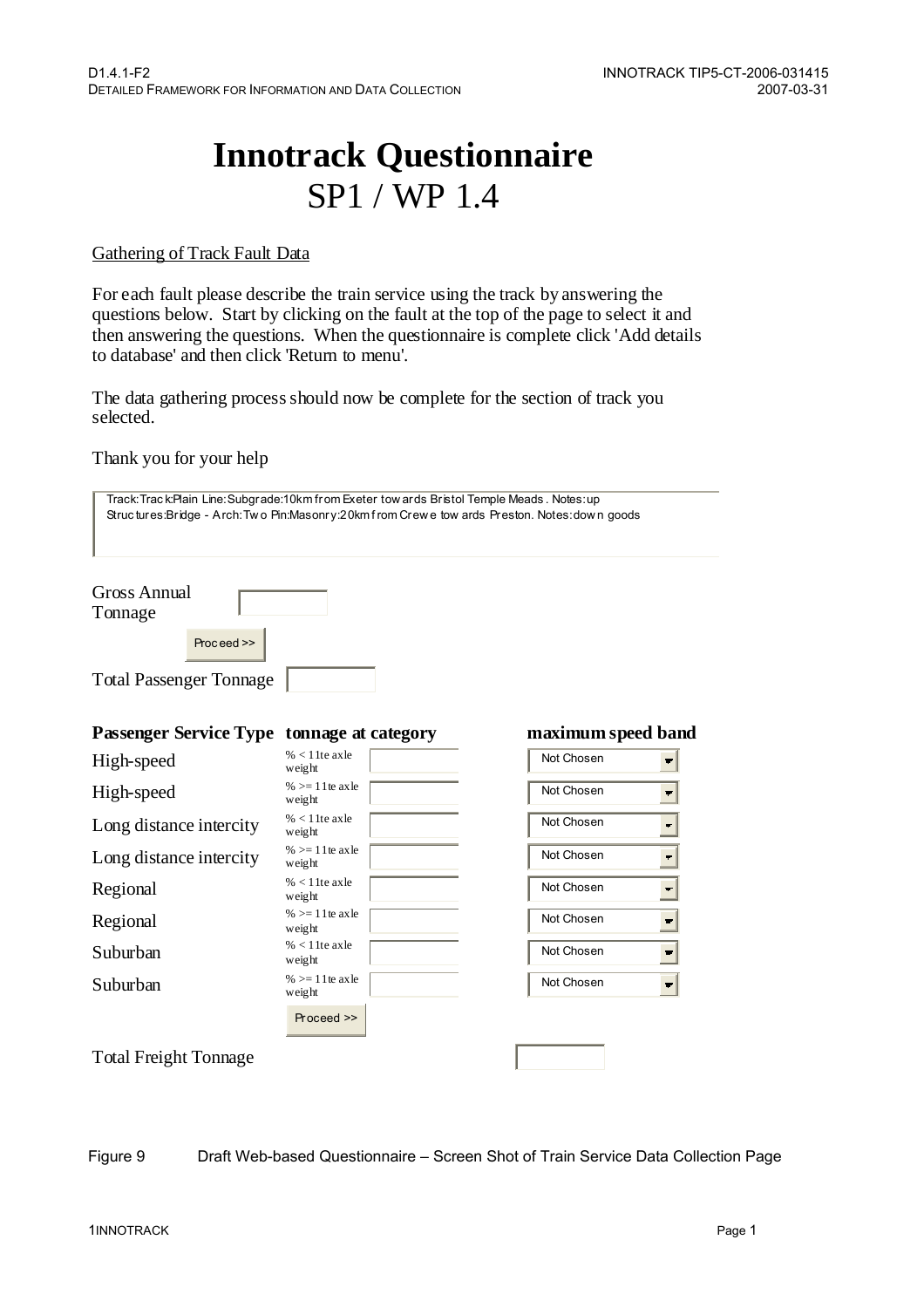